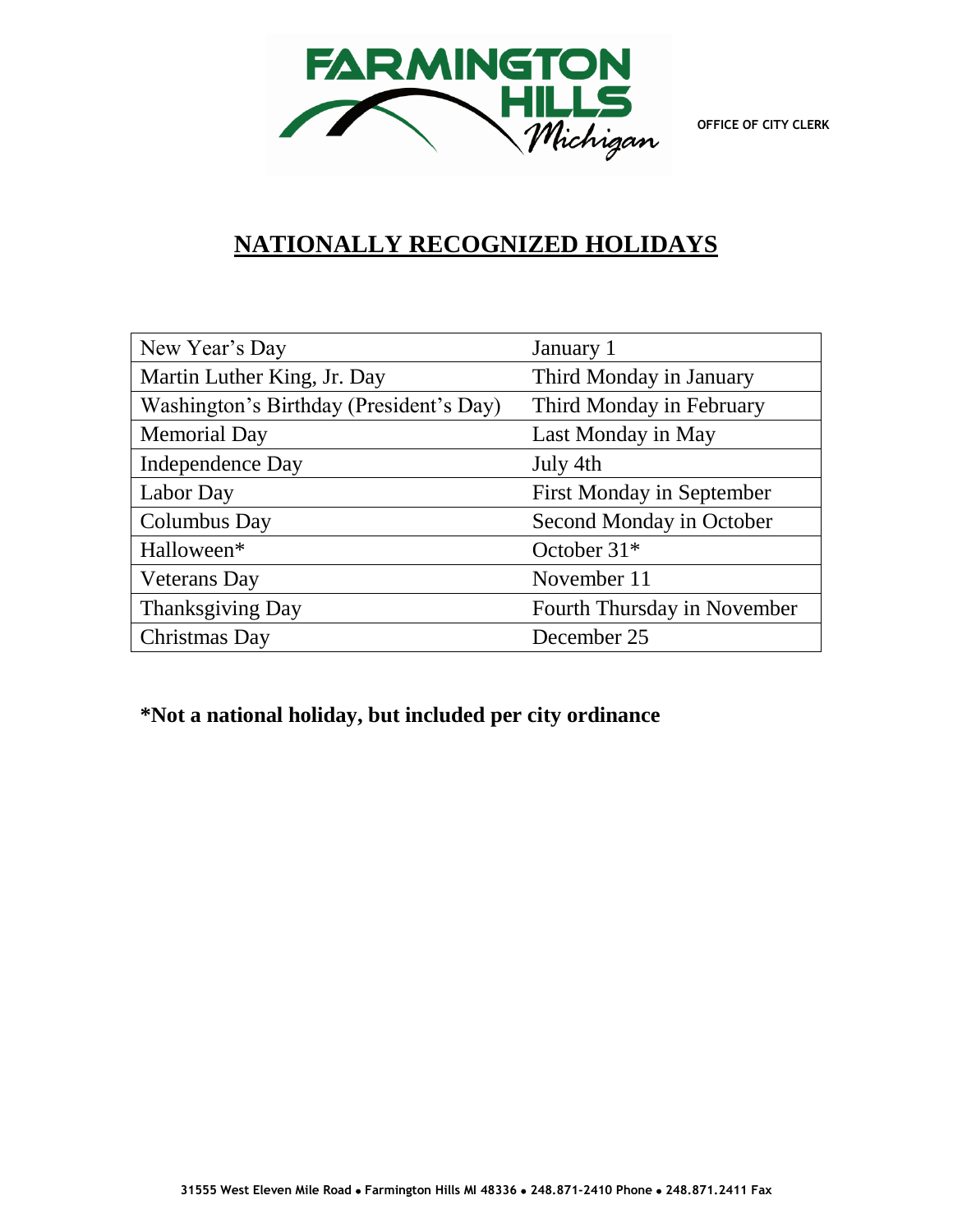**OFFICE OF CITY CLERK**



# **SEASONAL OUTDOOR SALE APPLICANT CHECKLIST**

- **Signed and completed application**
- **Application fee**
- **Clean-up Deposit**
- **Detailed site plan**
- **Plans/details for security of site submitted**
- **Property owner consent (if applicable)**
- **Electrical permit obtained from Building Dept. (if applicable)**
- **Copy of State License (if applicable)**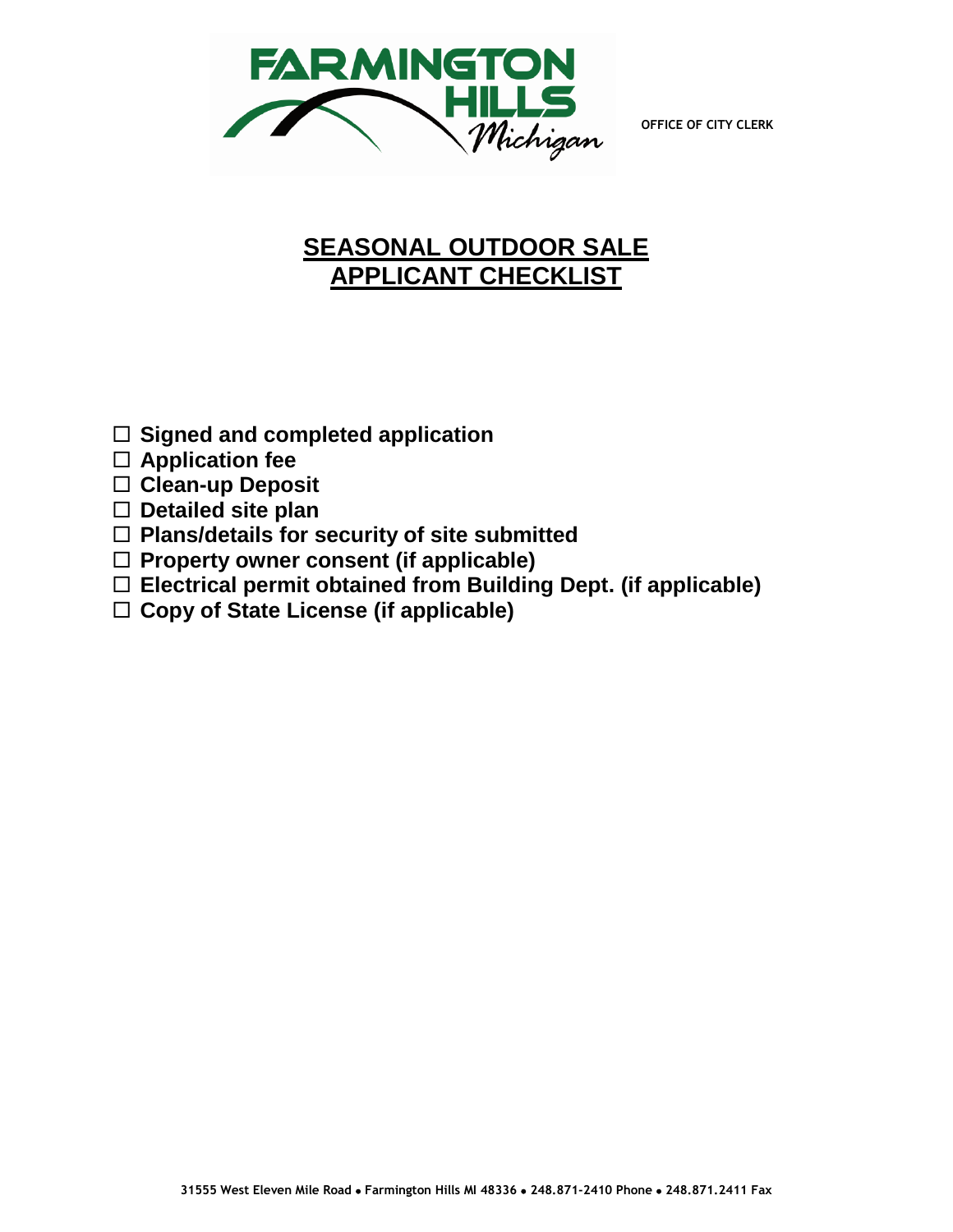

 \$75 License Fee \$300 clean-up deposit

## **CITY OF FARMINGTON HILLS APPLICATION FOR SEASONAL OUTDOOR SALES**

Limited to two sales events per year per lot

I hereby make application for the purpose of selling seasonal items as defined in the ordinance at the following location:

|                                                         | DAYTIME PHONE NUMBER: CELL PHONE:                                                                                                                                                                                                                                                                                              |  |  |  |
|---------------------------------------------------------|--------------------------------------------------------------------------------------------------------------------------------------------------------------------------------------------------------------------------------------------------------------------------------------------------------------------------------|--|--|--|
|                                                         | ATTACH A LIST OF ALL PARTNERS AND THEIR RESIDENTIAL ADDRESSES IF PARTNERSHIP OR ALL<br>OFFICERS/DIRECTORS AND THEIR RESIDENTIAL ADDRESSES IF CORPORATION.                                                                                                                                                                      |  |  |  |
|                                                         | IS THE APPLICANT ALSO THE OWNER OF THE PROPERTY TO BE USED FOR THE                                                                                                                                                                                                                                                             |  |  |  |
|                                                         |                                                                                                                                                                                                                                                                                                                                |  |  |  |
| of property for such use of the land                    |                                                                                                                                                                                                                                                                                                                                |  |  |  |
|                                                         | PROPERTY OWNER'S NAME AND ADDRESS (If other than applicant) ____________________                                                                                                                                                                                                                                               |  |  |  |
|                                                         |                                                                                                                                                                                                                                                                                                                                |  |  |  |
|                                                         | NATURE AND QUANTITY OF ITEMS TO BE SOLD (For fireworks include types and quantities                                                                                                                                                                                                                                            |  |  |  |
|                                                         |                                                                                                                                                                                                                                                                                                                                |  |  |  |
|                                                         | NATIONAL HOLIDAY WITH WHICH THE SALES IS ASSOCIATED: ___________________________                                                                                                                                                                                                                                               |  |  |  |
|                                                         |                                                                                                                                                                                                                                                                                                                                |  |  |  |
| Hours are limited to between 9am and 10pm by Ordinance. |                                                                                                                                                                                                                                                                                                                                |  |  |  |
| <b>Building Department</b>                              | WILL ELECTRICAL LIGHTS OR OTHER ELECTRICAL EQUIPMENT BE USED DURING<br>THE SALES EVENT: YES_________ NO___________ If Yes, an electrical permit is required from the                                                                                                                                                           |  |  |  |
|                                                         | <b>DETAILED SITE PLAN REQUIRED.</b> Please attach a site plan showing the layout of the proposed<br>site, including but not limited to identifying all existing structures on the property, where the sales activity<br>will occur, and all temporary structures (tents, stands, signs, parking areas, lighting, electrical or |  |  |  |

mechanical equipment, portable toilets, etc)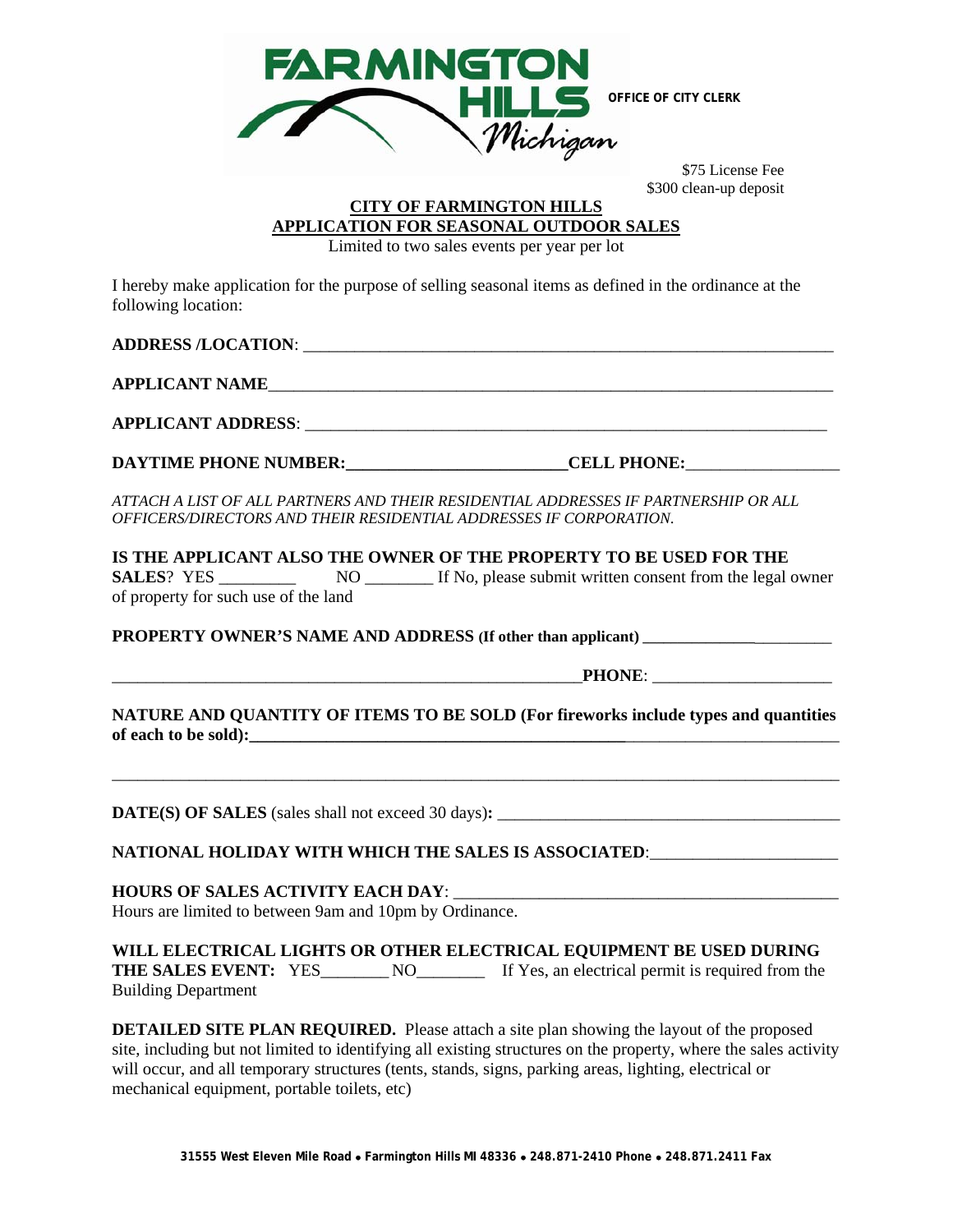Be sure to include plans for security of the sales site during operating and non-operating hours as required by Ordinance.

I understand that this license is subject to the following conditions:

- 1. Seasonal Outdoor sales may only occur upon a lot or parcel of property having frontage upon a major or secondary thoroughfare.
- 2. The licensee must own the property or obtain written permission from the property owner to conduct seasonal sales on the property.
- 3. The licensee must provide space for off-street parking of not less than 5 automobiles at any one time.
- 4. If electrical lights are used, a minimum electrical permit shall be obtained and the lighting system must be approved by a City Electrical Inspector.
- 5. The licensee shall have up to five (5) days to establish the temporary use including erection of tents, placement of merchandise and placement of temporary signs.
- 6. The licensee shall clean up the licensed premises and remove unsold items and debris on or before the fifth  $(5<sup>th</sup>)$  day following the recognized holiday for which the sales were proposed. If the licensee fails to do so, the City shall have permission to enter onto the premises for the purposes of cleaning and clearing the premises, which cost will be charged to the clean-up deposit.
- 7. The licensee shall submit a copy of their State License (if applicable)

## **SEASONAL OUTDOOR SALES SHALL ALSO COMPLY WITH SECTION 34-4.56 OF THE CITY'S ZONING ORDINANCE**. (Copy attached).

Signature of Applicant:

Printed Name of Applicant:\_\_\_\_\_\_\_\_\_\_\_\_\_\_\_\_\_\_\_\_\_\_\_\_\_\_\_\_\_\_\_\_\_\_\_

## **FOR OFFICE USE ONLY:**

- \_\_\_\_\_ Signed and completed application
- \_\_\_\_\_ Application fee
- \_\_\_\_\_ Clean-Up Deposit
- **Detailed site plan**
- \_\_\_\_\_ Plans/details for security of site submitted
- \_\_\_\_\_ Property owner consent (if applicable)
- \_\_\_\_\_ Electrical Permit obtained from Building Dept (if applicable)
- \_\_\_\_\_ Copy of State License (if applicable)

DATE ROUTED TO REQUIRED DEPARTMENTS: \_\_\_\_\_\_\_\_\_\_\_\_\_\_\_\_\_\_\_\_\_\_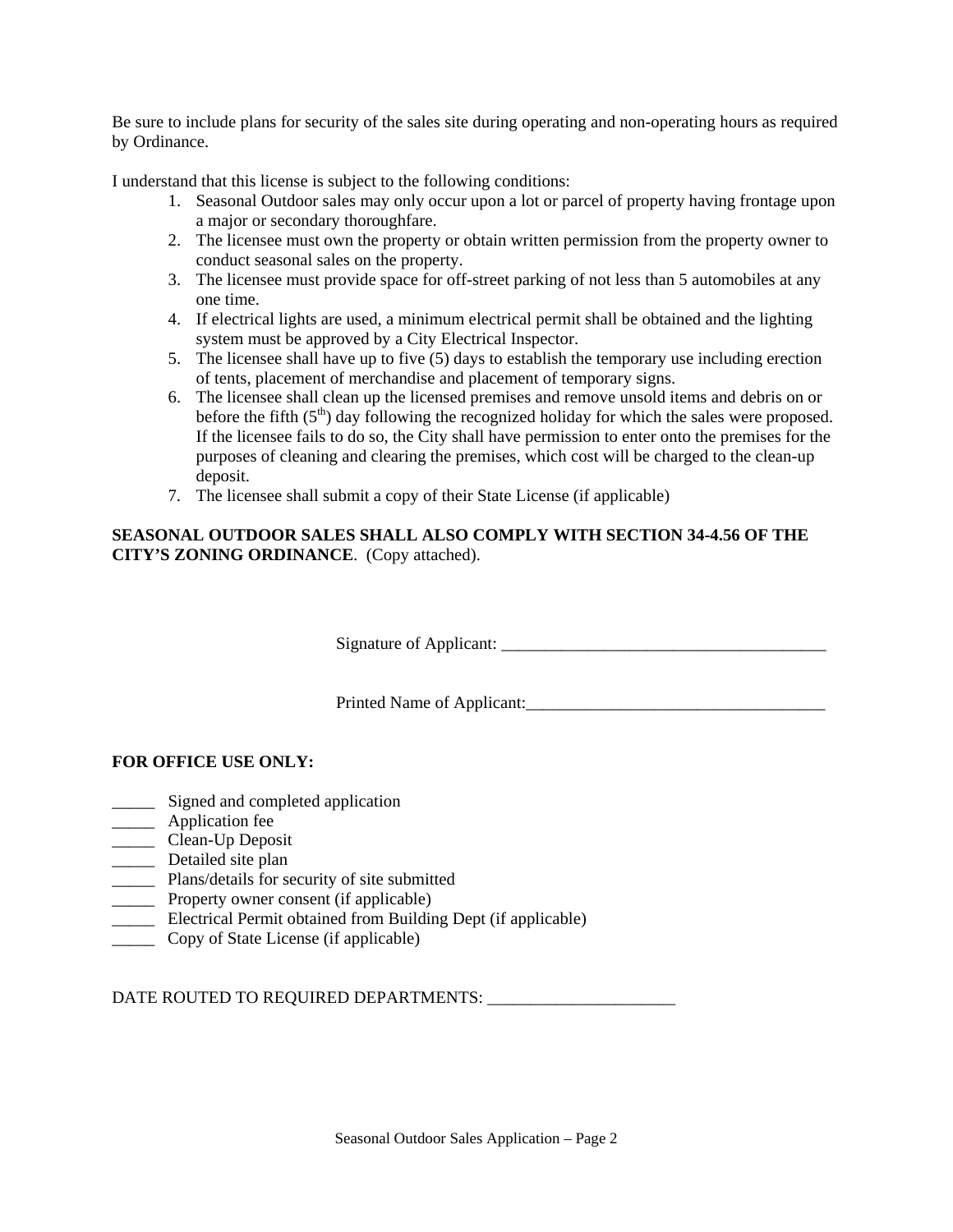### **ORDINANCE NO. C-3-2014**

### **CITY OF FARMINGTON HILLS** OAKLAND COUNTY, MICHIGAN

AN ORDINANCE TO AMEND THE FARMINGTON HILLS CODE OF ORDINANCES FOR PURPOSES OF CLARIFYING AND REVISING THE CITY'S ZONING REGULATIONS APPLICABLE TO SEASONAL OUTDOOR SALES BY AMENDING CHAPTER 34, "ZONING," SECTIONS 34-2.2, "DEFINITIONS," 34-4.20.4 "SPECIAL LAND USES NOT OTHERWISE PERMITTED," AND 34-7.14.6.E, "TEMPORARY USES," AND BY ADDING THE FOLLOWING NEW SECTION 34-4.56, "SEASONAL OUTDOOR SALES," TO CHAPTER 34, "ZONING."

### THE CITY OF FARMINGTON HILLS ORDAINS:

#### **Section 1 of Ordinance. Ordinance Amendment.**

The Farmington Hills City Code, Chapter 34, "Zoning," Section 34-2.2, "Definitions," is hereby amended to add the following definition of "seasonal outdoor sales," to read as follows:

Seasonal outdoor sales is the temporary sale of agricultural products and other goods associated with a national holiday and Halloween, as regulated by the City of Farmington Hills City Code.

## **Section 2 of Ordinance. Ordinance Amendment.**

The Farmington Hills City Code, Chapter 34, "Zoning," is hereby amended to add the following new Section 34-4.56, "Seasonal Outdoor Sales," to read as follows:

#### 34-4.56 Seasonal outdoor sales.

There are certain uses that are both temporary and seasonal in nature. They are uses which are not permitted within the zoning district where proposed, but may be considered acceptable because nearby areas are vacant or because the characteristics of the use are not incompatible with existing uses in the area. These uses shall be regulated as follows:

- (1) Seasonal outdoor sales may take place not more than 2 times per calendar year on a lot or parcel (i.e., two sales events per year per lot). The total duration of a sales event shall not exceed 30 days. There shall be at least fifteen (15) days between any two seasonal sales events on a a lot or parcel.
- (2) Seasonal outdoor sales may be carried on only upon a lot or parcel of property having frontage upon a major or secondary thoroughfare.
- (3) If seasonal outdoor sales is proposed to be conducted in the parking lot of an active use, the applicant shall demonstrate that there is ample space for the seasonal outdoor sales, any principal uses, and parking for both the seasonal outdoor use and any other use on the subject site.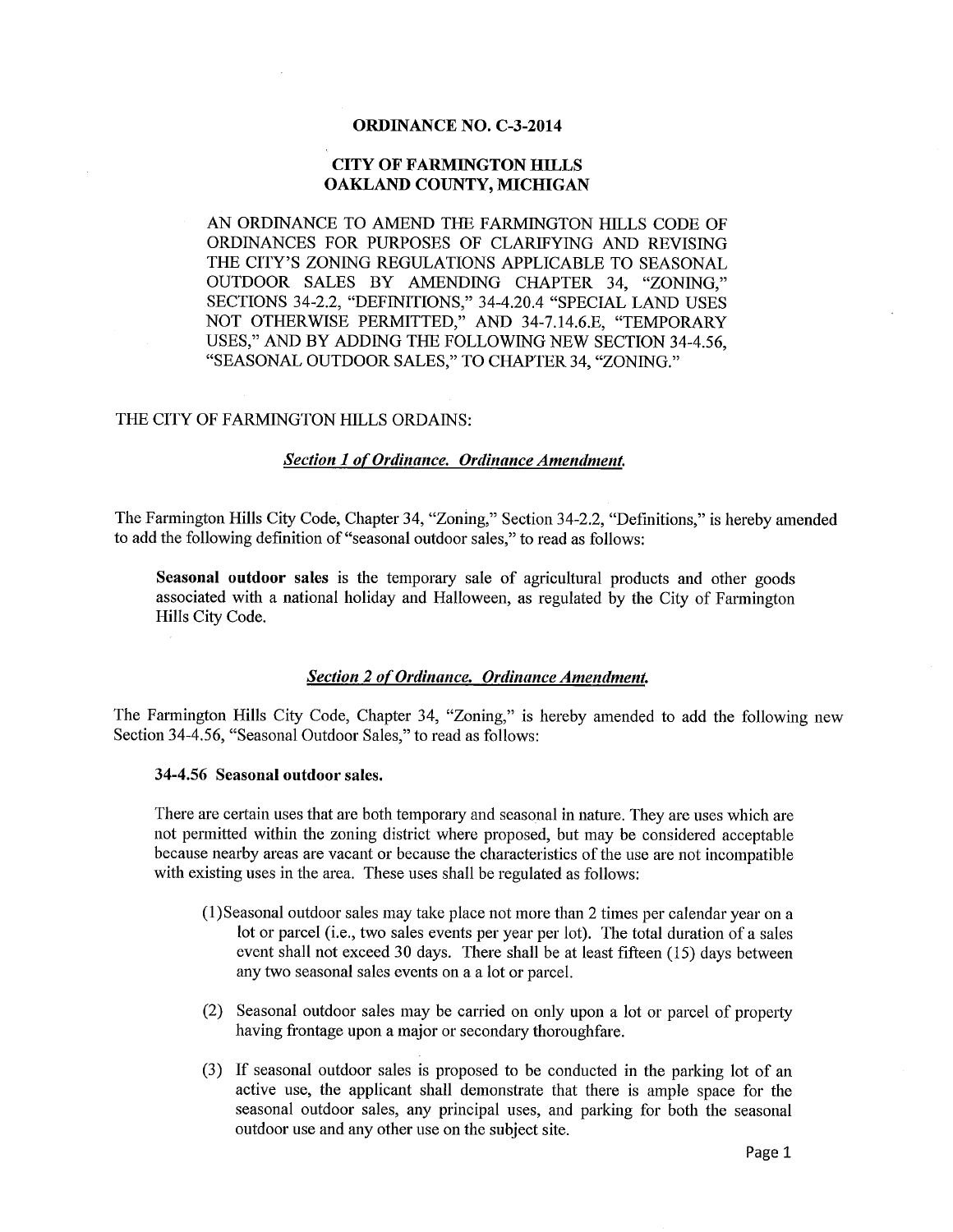- (4) The seasonal outdoor sales use shall have up to 5 days to establish the temporary use including erection of tents, placement of merchandise, and placement of temporary signs.
- (5) Seasonal outdoor sales may include up to 1 primary temporary tent plus 1 additional temporary tent or temporary storage container or trailer. Sales and storage shall be limited to the approved tent(s) and, when provided, storage container. No tent shall exceed 2,400 square feet in area nor shall it be greater than 20 feet in height.
- (6) If a seasonal outdoor sales use has a temporary storage container or trailer for the purpose of temporary storage of related merchandise, sales or a combination of storage and sales, the exterior design, appearance and color scheme of the container / trailer shall be in keeping with the general color scheme of the surrounding development or a neutral color. For example, a bright yellow or orange container / trailer located in a shopping center with a brick façade shall not be permitted. When both a container / trailer and tent are proposed, the container / trailer shall not be placed closer to public street than the tent.
- (7) Each temporary use may have one sign attached to a tent or other structure on the site. The sign area shall not exceed 75 square feet. For corner lots, one additional sign of up to 75 square feet may be permitted. In addition, signs required by law designating fire routes, tent entrances and exits shall be permitted. Also, directional signs up to 4 square feet in area and not greater than 3 feet in height may be permitted at driveways serving the site and up to 4 additional directional signs may be placed at locations within the site if necessary for wayfinding and/or traffic safety. No balloons, festoons, inflatables or other similar devices designed to attract attention to the site or use shall be permitted.
- (9) Seasonal outdoor sales shall comply with all applicable laws and ordinance regulations of the City including obtaining a license under Chapter 22, Article III of the City Code.

## **Section 3 of Ordinance. Ordinance Amendment.**

The Farmington Hills City Code, Chapter 34, "Zoning," Section 34-4.20.4 "Special land uses not otherwise permitted," is hereby amended to read as follows:

#### 34-4.20.4. Special land uses not otherwise permitted:

- A. Intent. There are certain land uses which are temporary and which do not require permanent improvements of a structural nature. Such uses may exist for short or long periods of time. They are uses which are not permitted within the zoning district where proposed, but may be considered acceptable because nearby areas are vacant or because the characteristics of the use are not incompatible with existing uses in the area. The intent of this section is also to permit temporary construction uses which are necessary for improvements being constructed on other properties in the city. Such uses may be permitted after review and approval by the planning commission.
- Special land uses not otherwise permitted. Special land uses not otherwise permitted may B. be permitted by the planning commission subject to the following: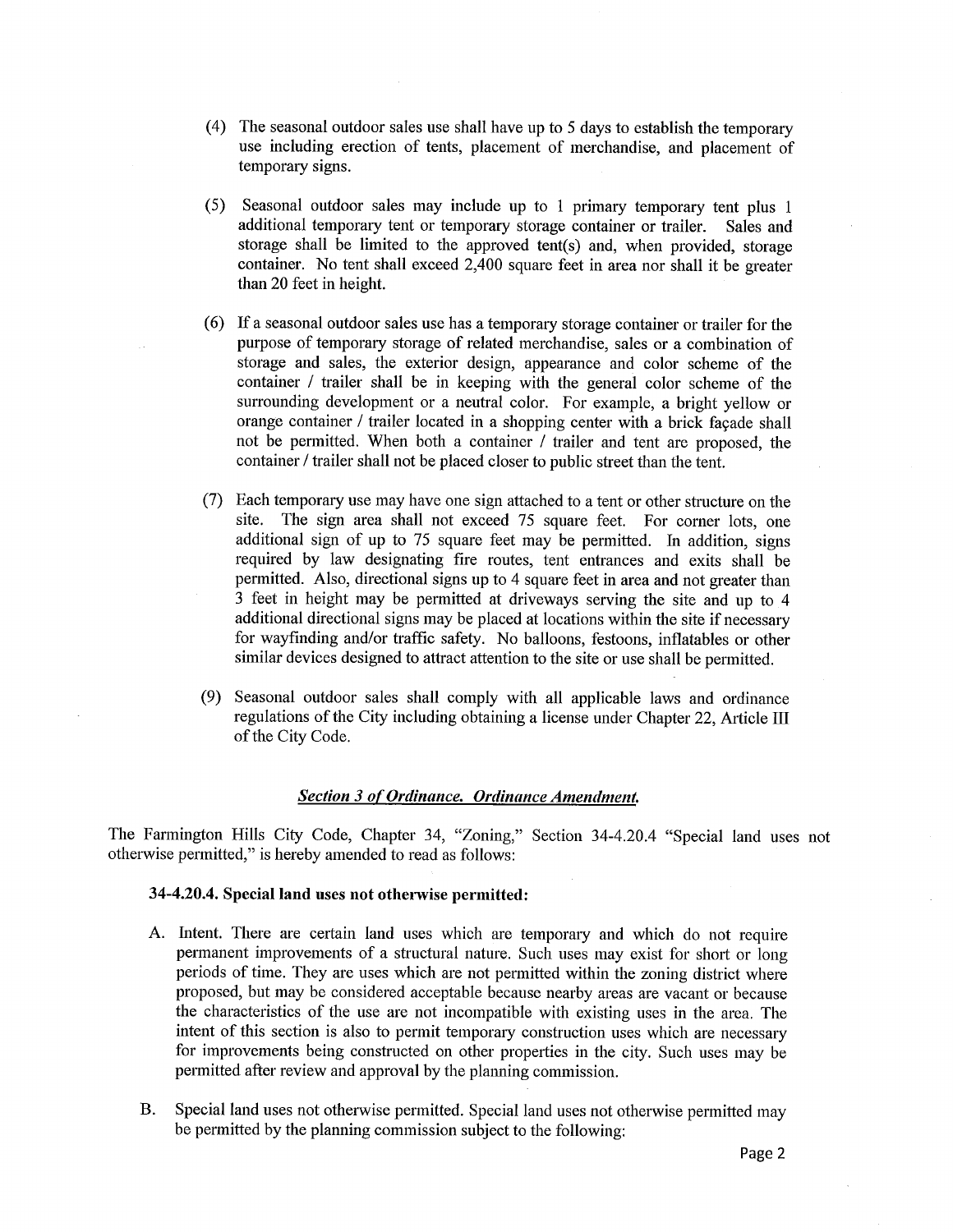- i. The planning commission shall find that the character of existing uses or lack of existing uses in an area is such that permitting the special land use would not, as of the time the permission is granted, be injurious to the district and environs of the area. Such permission shall be given for a specific time period set by the planning commission.
- ii. In classifying uses as not requiring capital improvements, the planning commission shall determine that they are either demountable structures related to the permitted use of the land like recreation development such as, but not limited to, golf driving ranges or outdoor archery courts, or are structures which do not require foundations, heating systems or sanitary sewer connections.
- iii. All setbacks, land coverage, off-street parking, lighting and other requirements for protecting the public health, safety, peace, morals, comfort, convenience and general welfare of the inhabitants of the city shall be determined by the planning commission as being appropriate to the site and surrounding area.
- iv. The act of granting approval of a use not otherwise permitted in a district shall in no way be construed as a change in the basic uses permitted in the district nor on the property wherein the use is permitted.
- v. The granting of permission for the use shall be made in writing stipulating all conditions as to length of time, nature of development permitted and arrangements for removing the use at the termination of the period of time granted.
- vi. The planning commission may grant extensions of the time period for the use after reviewing the area for any changes that may have occurred which would be negatively impacted by continuation of the temporary use and after determining that there have been no negative impacts from the use.
- vii. This section shall not be used to permit seasonal outdoor sales uses regulated in Chapter 22, Article III of the City Code and Section 34-4.56 of this Ordinance.
- C. Temporary construction uses not accessory to existing uses. Temporary construction uses and structures not directly accessory to any existing use of the zoning lot, but necessary for the use or improvement of some other property or properties within the City for a permitted purpose.
	- i. The planning commission shall examine the proposed use and determine that the petitioner has adequately explored alternative locations and that the location proposed is the most reasonable.
	- ii. The planning commission shall examine the location of structures on the site and determine that they are the most appropriate, may require reasonable temporary screening of the activity proposed, may suggest the location of vehicular access to the site and make other recommendations which will assist in the protection of nearby uses during the time the construction use is in operation.

 $\mathcal{P}^{\text{max}}_{\text{max}}$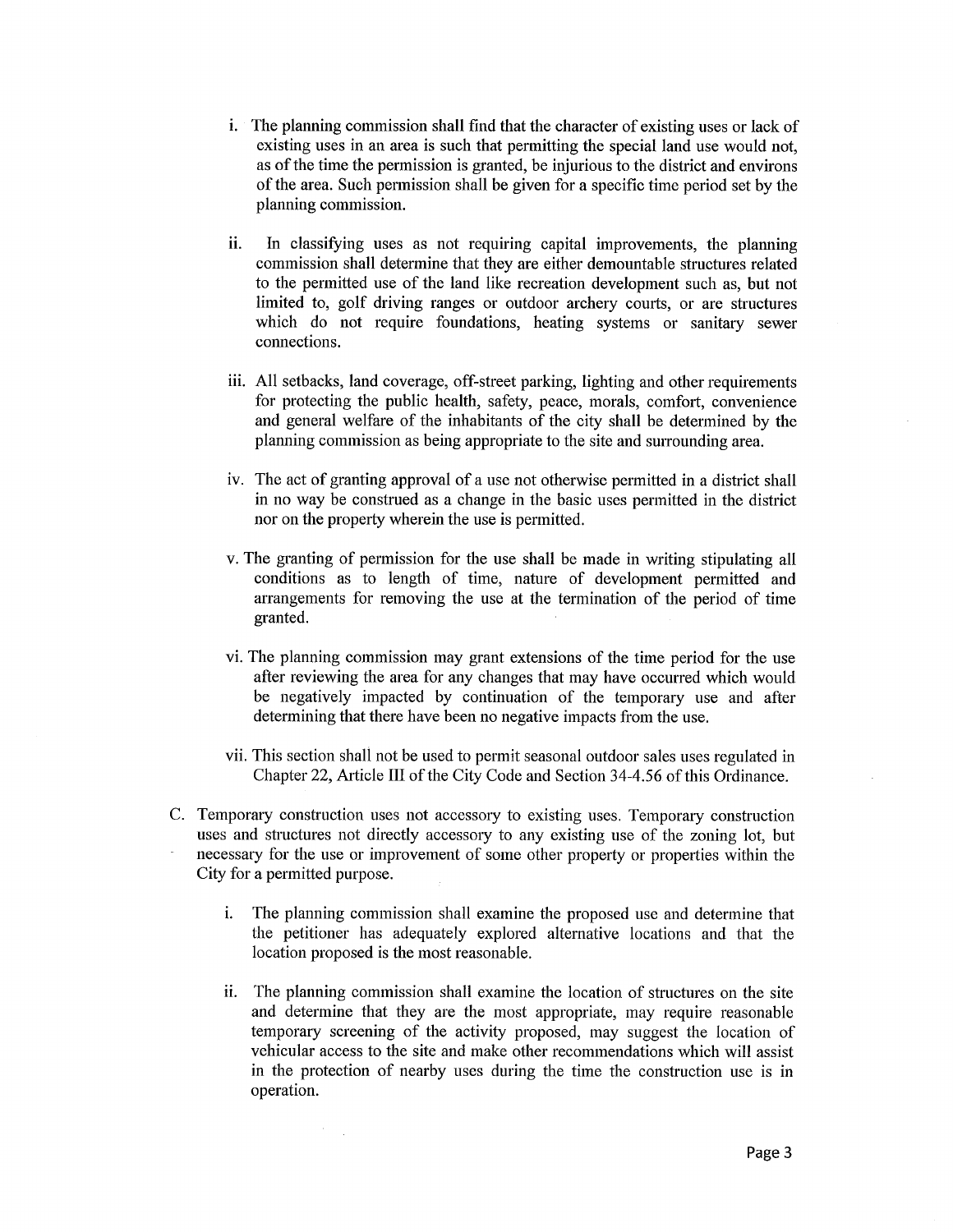- iii. All setbacks, land coverage, off-street parking, lighting and other requirements for protecting the public health, safety, peace, morals, comfort, convenience and general welfare of the inhabitants of the city shall be determined by the planning commission as being appropriate to the site and surrounding area.
- iv. The act of granting approval of a use not otherwise permitted in a district shall in no way be construed as a change in the basic uses permitted in the district nor on the property wherein the use is permitted.
- v. The granting of permission for the use shall be made in writing stipulating all conditions as to length of time, nature of developed permitted and arrangements for removing the use at the termination of the period of time granted.
- D. Public notice; notice. The planning commission shall hold a public hearing and shall give notice thereof in accordance with Section 34-6.2.

#### **Section 4 of Ordinance. Ordinance Amendment.**

The Farmington Hills City Code, Chapter 34, "Zoning," Section 34-7.14.6.E, "Temporary uses," is hereby amended to read as follows:

#### E. Temporary uses:

- i. The board of appeals may permit the following temporary uses not otherwise specified in a zoning district, provided such uses do not require the erection of any capital improvements of a permanent structural nature and meet the requirements of subsection (F) below:
	- a. Carnivals, amusement rides and special events, as specified in Section 5-101 et seq. of this Code, but subject to Section 34-3.26.14 of this chapter.
	- $\mathbf{b}$ . Temporary commercial uses when accessory to existing uses conducted by the applicant, such as, but not limited to, outdoor storage of goods or merchandise. Outdoor sales is not considered a "temporary commercial use" for the purpose of this subsection and is regulated elsewhere in this code.
	- Temporary buildings, structures or uses related to the principal use of the lot may  $\mathbf{c}$ . be permitted during construction, reconstruction or repair of a building or structure while a valid permit for such construction, reconstruction or repair exists; provided, however, that any buildings, structures or uses directly accessory to such construction, reconstruction or repair, such as tool trailers and contractor's offices, shall not be subject to this section; and provided further that temporary trailers and uses permitted under Section 34-3.26.16 of this chapter shall not be subject to this section.
	- d. Temporary buildings, structures or uses where the duration of the activity of the use will not exceed five (5) days (does not apply to seasonal outdoor sales as regulated in Chapter 22, Article III of the City Code and Section 34-4.56 of the Zoning Ordinance).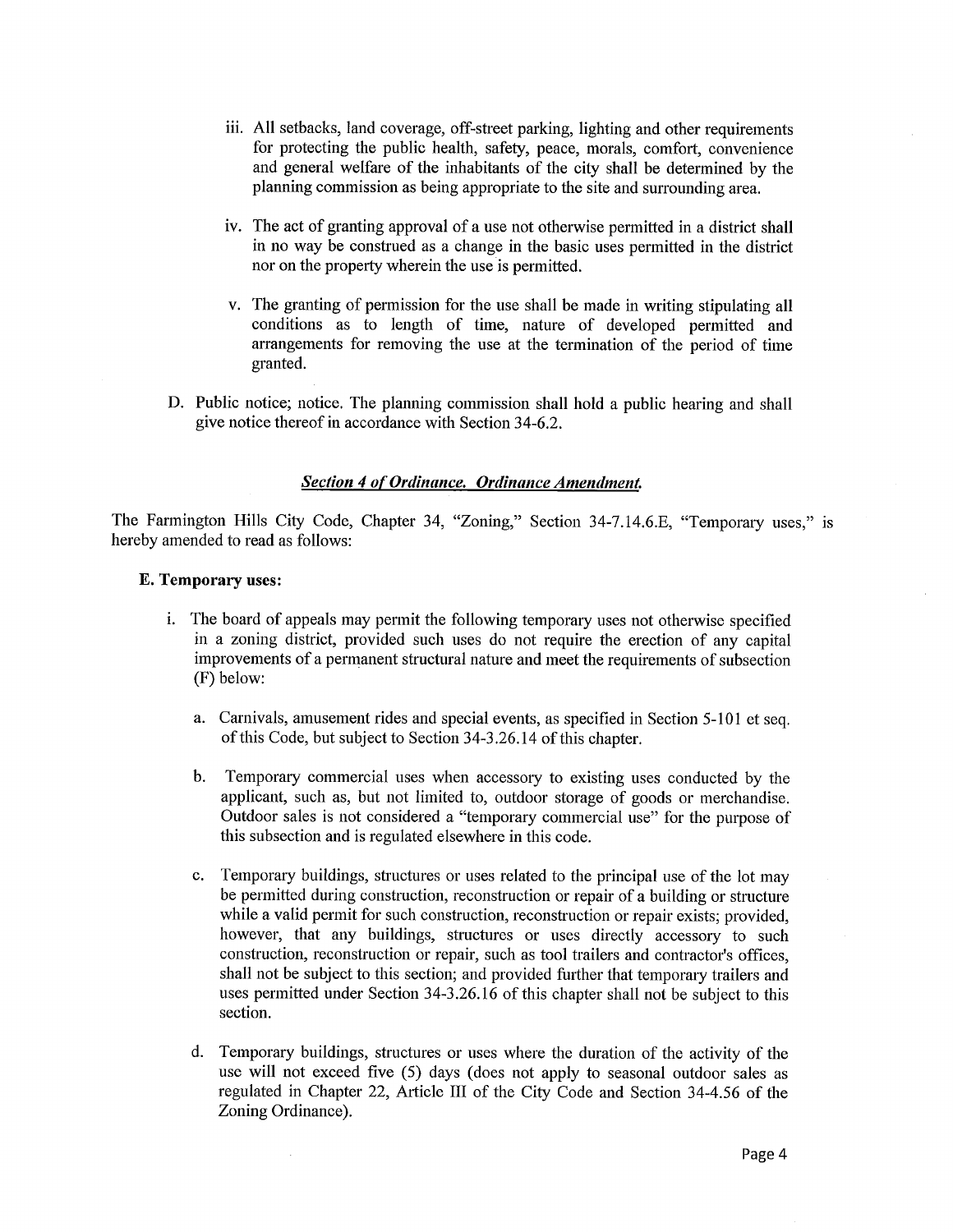- ii. The board of appeals, in granting permits for such temporary uses, shall do so under the following conditions:
	- a. The granting of the temporary use shall be made in writing stipulating all conditions as to time, nature of development permitted and arrangements for removing the use at the termination of such temporary permit.
	- b. All setbacks, land coverage, off-street parking, lighting and other requirements to be considered in protecting the public health, safety, peace, morals, comfort, convenience and general welfare of the inhabitants of the city shall be made at the discretion of the board of appeals.
	- The use shall be in harmony with the existing general character of the district.  $\mathbf{c}$ .
	- d. The board shall set an appropriate limit for the maximum period of time during which the use will be permitted, but not to exceed twelve (12) months.

## **Section 5 of Ordinance. Repealer.**

All other ordinances or resolutions, or parts of ordinances or resolutions in conflict herewith are hereby repealed.

#### **Section 6 of Ordinance. Savings.**

The amendment of the Farmington Hills Code of Ordinances set forth in this Ordinance does not affect or impair any act done, offense committed, or right accruing, accrued, or acquired or liability, penalty, forfeiture or punishment, pending or incurred prior to the amendment of the Farmington Hills Code of Ordinances set forth in this Ordinance.

#### **Section 7 of Ordinance. Severability.**

If any section, clause or provision of this Ordinance shall be declared to be unconstitutional, void, illegal or ineffective by any Court of competent jurisdiction, the validity of the Ordinance as a whole, or in part, shall not be affected other than the part invalidated, and such section, clause or provision declared to be unconstitutional, void or illegal shall thereby cease to be a part of this Ordinance, but the remainder of this Ordinance shall stand and be in full force and effect.

#### **Section 8 of Ordinance. Effective Date.**

The provisions of this Ordinance are hereby ordered to take effect on the date provided by applicable law following publication.

#### **Section 9 of Ordinance. Date and Publication.**

This ordinance is declared to have been enacted by the City Council of the City of Farmington Hills at a meeting called and held on the 28<sup>th</sup> day of April, 2014, and ordered to be given publication in the manner prescribed by law.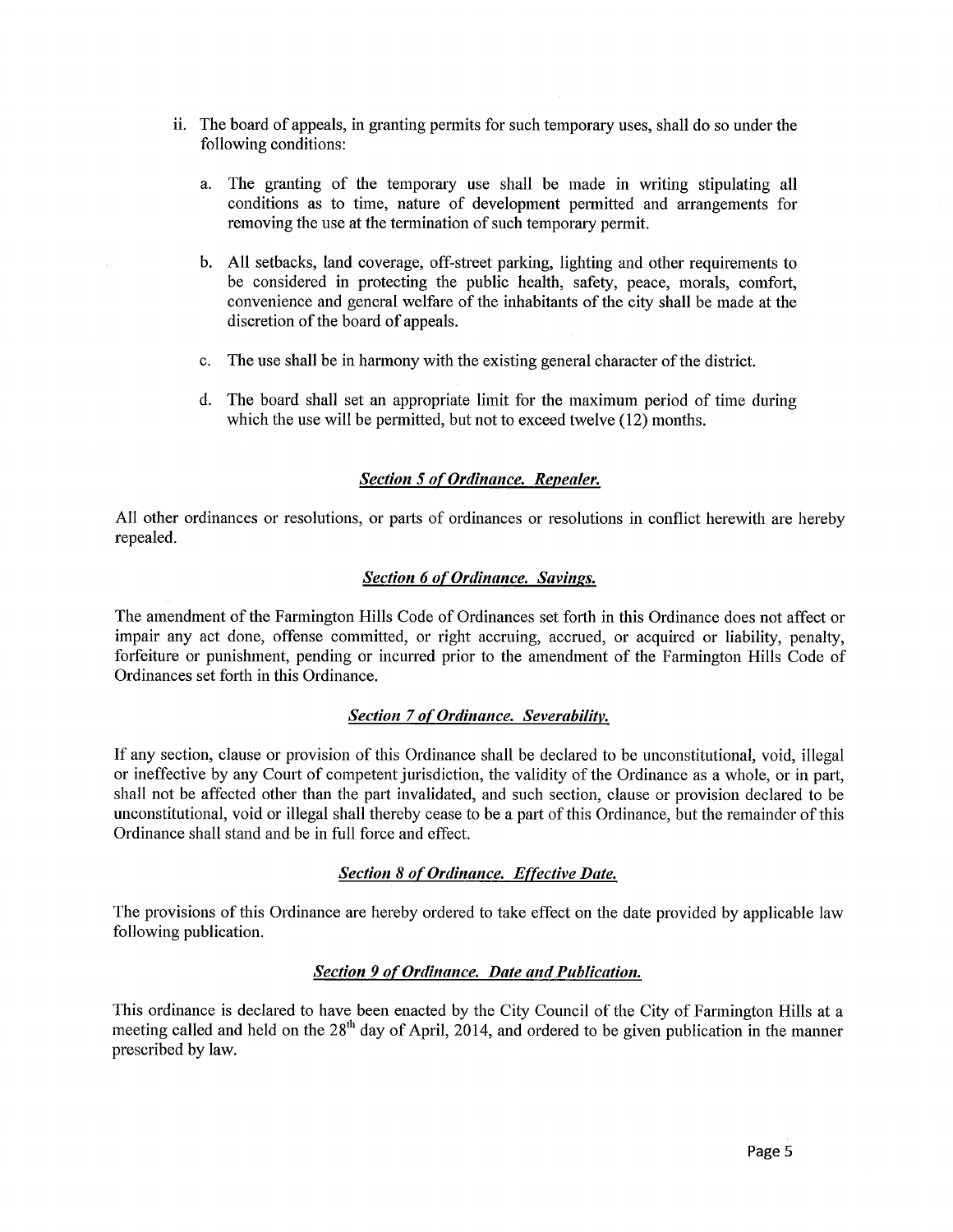Ayes: BRICKNER, BRIDGES, BRUCE, KNOL, LERNER, MASSEY AND STECKLOFF Nays: **NONE** Abstentions: **NONE** Absent: **NONE** 

**STATE OF MICHIGAN**  $\mathcal{)}$  $\int$  ss. **COUNTY OF OAKLAND** 

I, the undersigned, the qualified and acting City Clerk of the City of Farmington Hills, Oakland County, Michigan, do certify that the foregoing is a true and complete copy of the Ordinance adopted by the City Council of the City of Farmington Hills at a meeting held of the 28<sup>th</sup> day of April, 2014, the original of which is on file in my office.

PAMELA B. SMITH, City Clerk City of Farmington Hills

| April 21, 2014 |
|----------------|
| April 28, 2014 |
| May 19, 2014   |
| May 4, 2014    |
|                |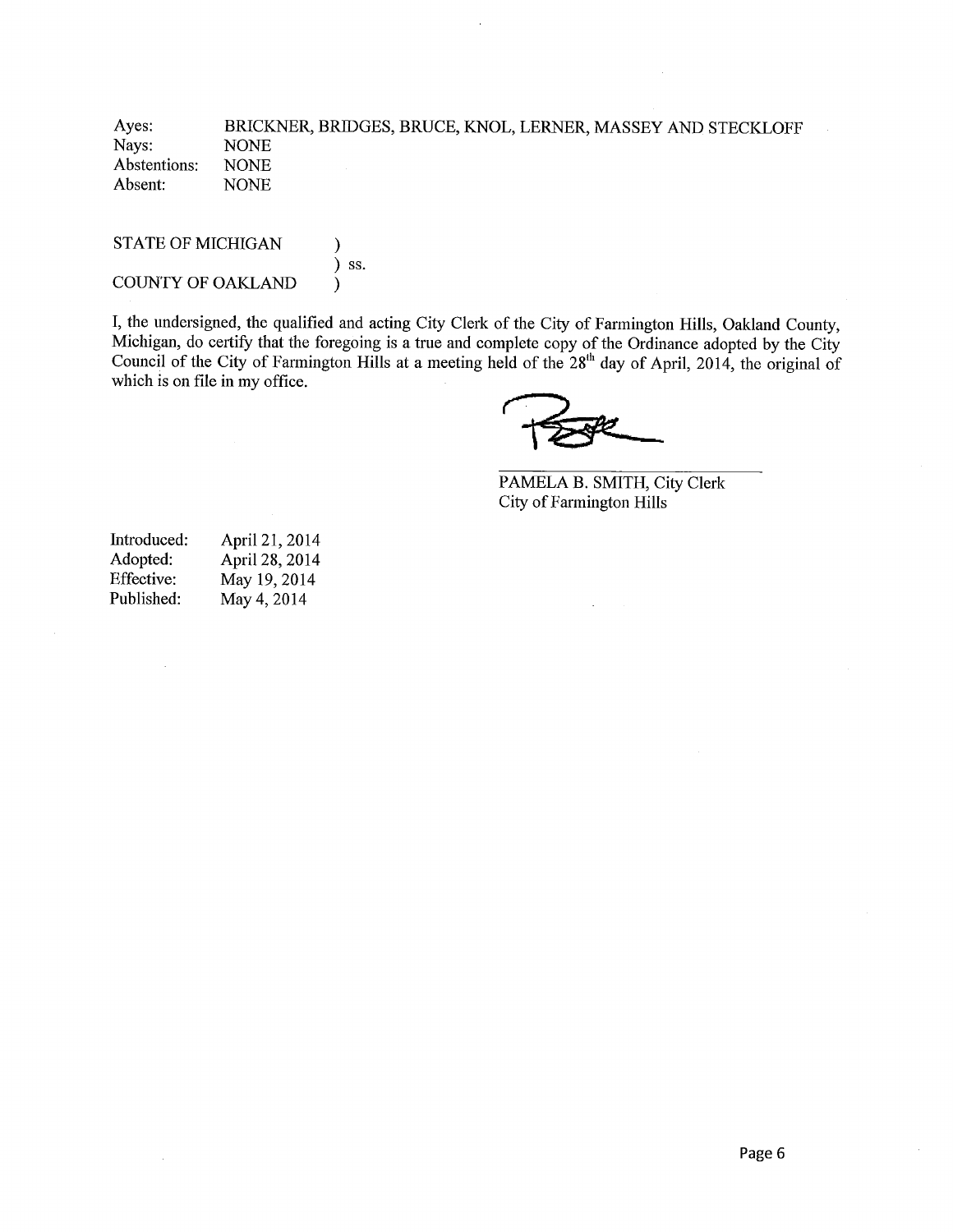#### **ORDINANCE NO. C-4-2014**

## **CITY OF FARMINGTON HILLS** OAKLAND COUNTY, MICHIGAN

AN ORDINANCE TO AMEND THE FARMINGTON HILLS CODE OF ORDINANCES FOR PURPOSES OF CLARIFYING AND REVISING **THE** CITY'S LICENSING REGULATIONS APPLICABLE **TO** SEASONAL OUTDOOR SALES BY AMENDING CHAPTER 22, "SALES," ARTICLE III, "CHRISTMAS TREE AND HALLOWEEN **PUMPKIN SALES."** 

### THE CITY OF FARMINGTON HILLS ORDAINS:

#### **Section 1 of Ordinance. Ordinance Amendment.**

The Farmington Hills City Code, Chapter 22, "Sales," Article III, "Christmas Tree and Halloween Pumpkin Sales," is hereby amended to read as follows:

#### **ARTICLE III. - SEASONAL OUTDOOR SALES**

#### **DIVISION 1. - GENERALLY**

## Section 22.76. - Definitions

Seasonal outdoor sales is the temporary sale of agricultural products and other goods associated with a national holiday and Halloween, as regulated by the City of Farmington Hills City Code.

#### **DIVISION 2. - LICENSE**

#### Sec. 22-91. – Required license.

It shall be unlawful for any person to engage in the business of seasonal outdoor sales on any open lot in the city without first obtaining a license from the city clerk.

#### Sec. 22-92. - Application.

 $\sim 100$ 

Applications for seasonal outdoor sales licenses shall be made to the city clerk, and shall include all of the following:

- $(1)$ The name and address of the applicant;
- $(2)$ All of the partners, if the applicant is a partnership;
- $(3)$ All of the officers and directors, if the applicant is a corporation;
- $(4)$ The present resident addresses of all such persons;

The address or parcel identification number(s) at which the sales  $(5)$ activity is to be conducted;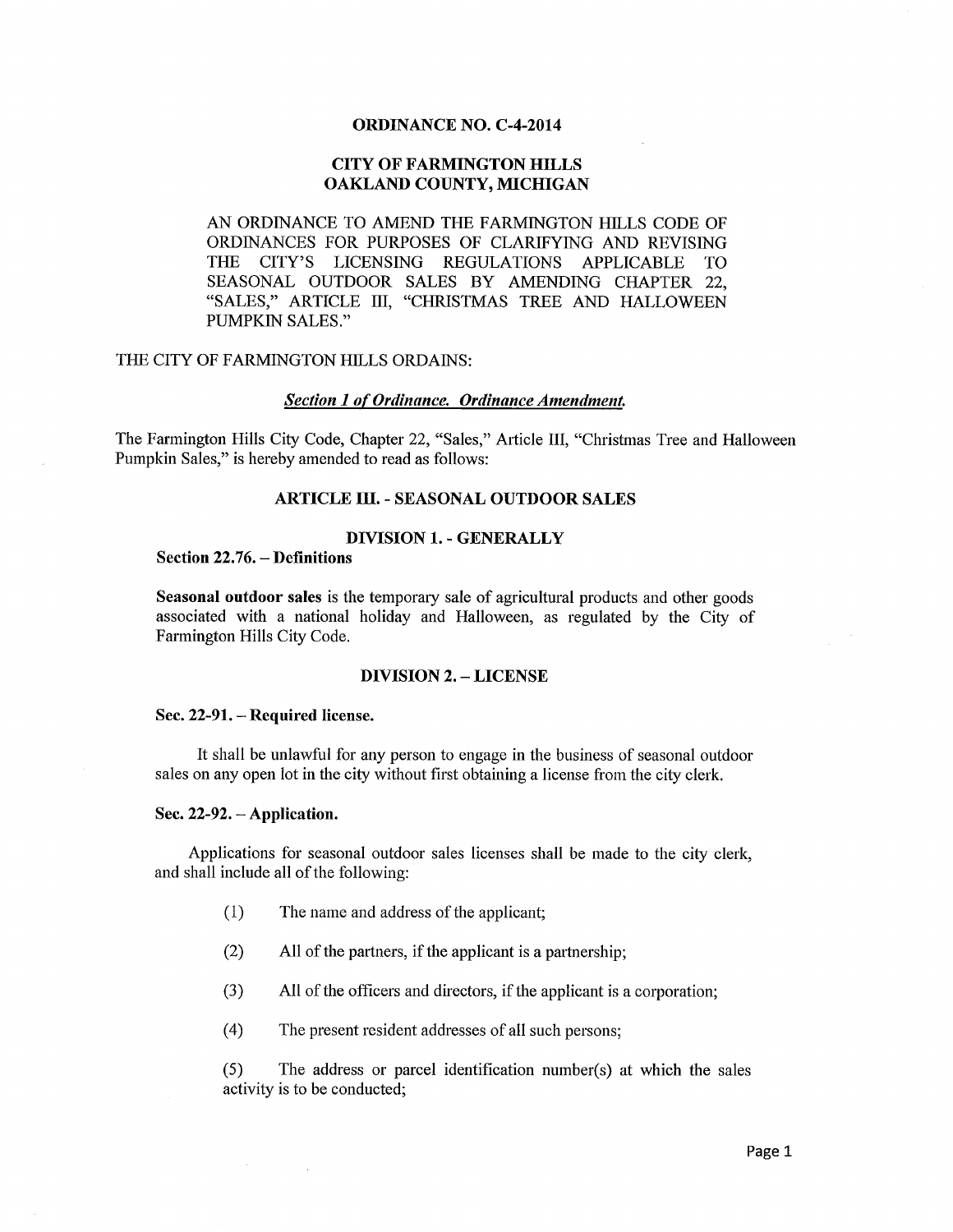$(6)$ The exact nature of the sales, types and quantity of products to be sold and stored on site, and plans for display and storage of merchandise and products;

 $(7)$ The date(s) of the sales activity and the hours during which the activity will take place on each day;

 $(8)$ Information as to whether the applicant owns or occupies the property at which the sales activity will occur, and, if the applicant does not own the property, the applicant shall also furnish written consent from the owner of the property;

 $(9)$ Plans showing the layout of the sales activity area, which plans shall identify all existing structures and improvements on the property where the sales activity is to occur, and shall identify the location and describe all sales activity-related temporary structures, tents, stands, ingress and egress, parking, signs, lighting, electrical equipment, sound equipment, mechanical equipment, portable toilets, and any other information related to the sales activity that may be requested by the city in order to make an informed decision regarding the issuance of a license for the sales activity;

 $(10)$ Plans for security at the sales activity site during operating and nonoperating hours;

 $(11)$ Copies of required state licenses; and

Such other information to determine compliance with Section 22-93  $(12)$ and as may be required by applications on forms as designated by the city, which shall be completed prior to such application being considered.

Clean-up deposit and non-refundable review fee based on fee  $(13)$ schedule approved by City Council.

The completed application shall be submitted at least thirty (30) days in advance of the sales activity. The city may, but is in no way obligated to, consider an application submitted late, if the city manager determines in his or her discretion that exceptional circumstances exist and there is sufficient time for reviews, inspection and decisions to be made under this Code.

#### Sec. 22-93. - Conditions for issuance.

The business of seasonal outdoor sales may be carried on only upon a lot or parcel of property having frontage upon a major or secondary thoroughfare in accordance with the following conditions:

- (1) The licensee must be the owner of the property or obtain written permission of the owner to use the property for seasonal outdoor sales.
- (2) The licensee must provide space for off-street parking of not less than five (5) automobiles at any one (1) time.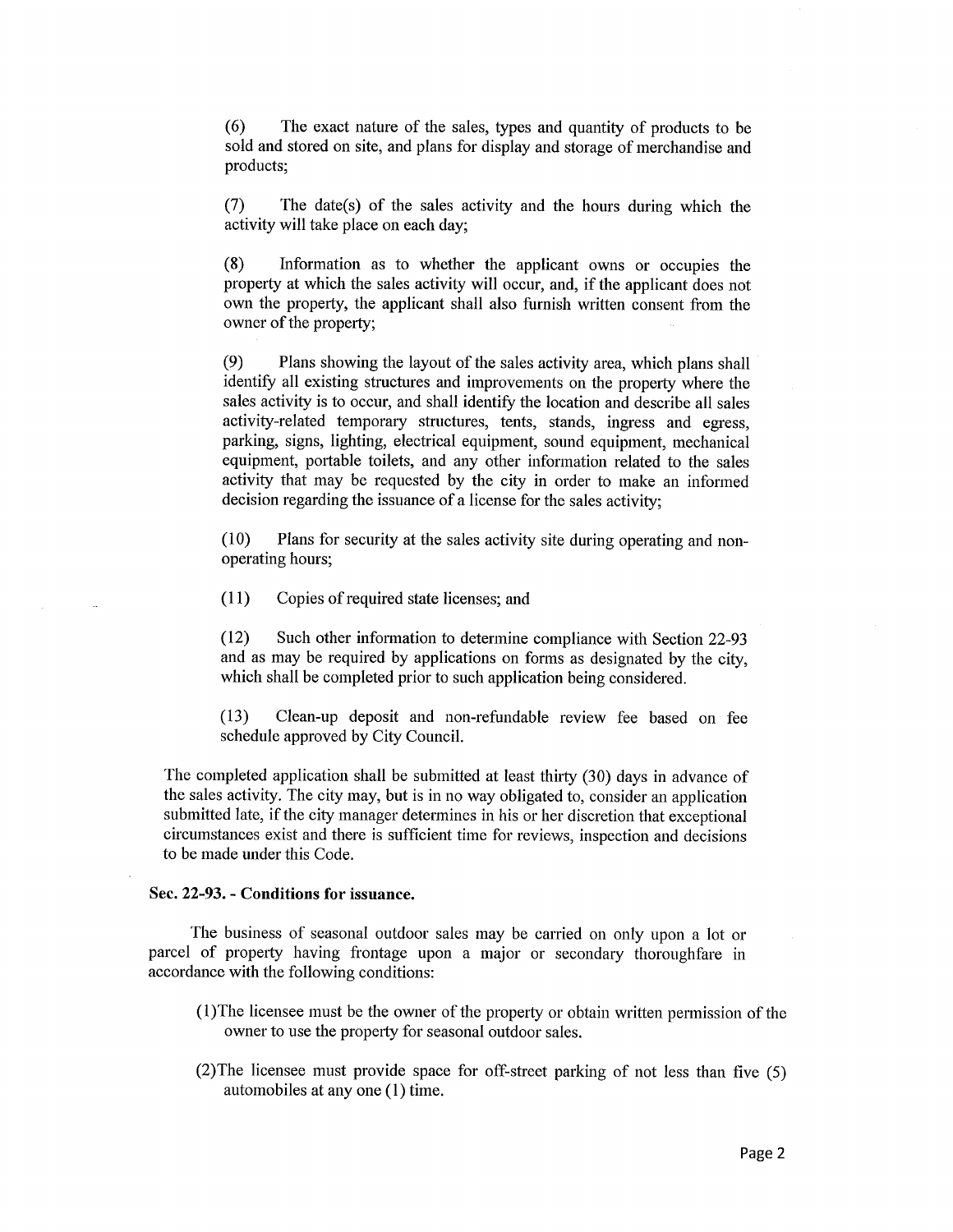- (3) If electrical lights are used, a minimum electrical permit fee shall be obtained and the lighting system must be approved by the city electrical inspector.
- (4) Upon receipt of an application, the city clerk shall distribute the application for review and comment by the Planning & Community Development Department, Engineering Division, Police and Fire Department.
- $(5)$ Hours of operation shall be limited to anytime between 9:00 a.m. and 10:00 p.m.
- (6) Seasonal outdoor sales shall also be comply with Section 34-4.56 of the Zoning Ordinance.

### Sec. 22-94. - Timely setup and cleanup of premises; refund of deposit.

Each licensee under this division shall have up to five  $(5)$  days to establish the temporary use including erection of tents, placement of merchandise, and placement of temporary signs. In addition, each licensee shall clean up the licensed premises and remove unsold items and debris. This shall occur on or before the fifth day following recognized holiday for which sales are proposed. It shall be unlawful for a licensee to abandon licensed premises without such cleaning and removal. If any licensee fails to do such cleaning and removing, the director of planning and community development or persons designated by the director shall enter upon the premises, do such cleaning and removing, and charge the cost thereof to the deposit. The remainder of the deposit, if any, shall be refunded. Any licensee who performs his or her obligations as required by this section shall be refunded the deposit following cleanup after the designated holiday, as described above.

#### Sec. 22-95. - Exemptions.

Local charitable, benevolent or educational nonprofit organizations shall not be required to pay the review fee established for seasonal outdoor sales nor required to post clean-up deposits established by this division.

### **Section 2 of Ordinance. Repealer.**

All other ordinances or resolutions, or parts of ordinances or resolutions in conflict herewith are hereby repealed.

#### **Section 3 of Ordinance. Savings.**

The amendment of the Farmington Hills Code of Ordinances set forth in this Ordinance does not affect or impair any act done, offense committed, or right accruing, accrued, or acquired or liability, penalty, forfeiture or punishment, pending or incurred prior to the amendment of the Farmington Hills Code of Ordinances set forth in this Ordinance.

#### **Section 4 of Ordinance. Severability.**

If any section, clause or provision of this Ordinance shall be declared to be unconstitutional, void, illegal or ineffective by any Court of competent jurisdiction, the validity of the Ordinance as a whole, or in part, shall not be affected other than the part invalidated, and such section, clause or provision declared to be unconstitutional, void or illegal shall thereby cease to be a part of this Ordinance, but the remainder of this Ordinance shall stand and be in full force and effect.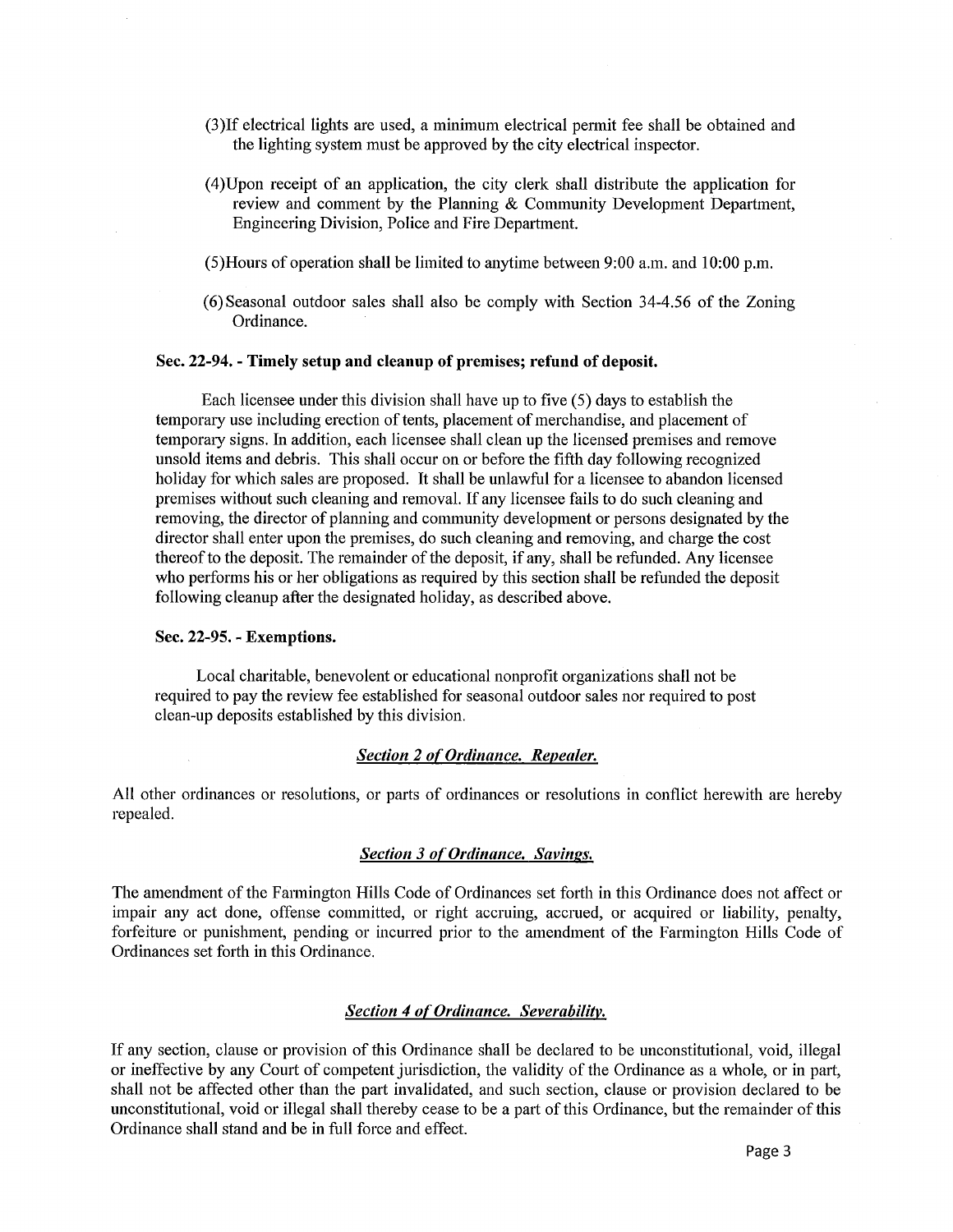## **Section 5 of Ordinance. Effective Date.**

The provisions of this Ordinance are hereby ordered to take effect on the date provided by applicable law following publication.

#### **Section 6 of Ordinance. Date and Publication.**

This ordinance is declared to have been enacted by the City Council of the City of Farmington Hills at a meeting called and held on the 28<sup>th</sup> day of April, 2014, and ordered to be given publication in the manner prescribed by law.

| Ayes:        | BRICKNER, BRIDGES, BRUCE, KNOL, LERNER, MASSEY AND STECKLOFF |
|--------------|--------------------------------------------------------------|
| Nays:        | <b>NONE</b>                                                  |
| Abstentions: | NONE.                                                        |
| Absent:      | NONE.                                                        |

| STATE OF MICHIGAN |            |
|-------------------|------------|
|                   | $\sum$ SS. |
| COUNTY OF OAKLAND |            |

 $\mathcal{A}(\mathcal{A})$  and  $\mathcal{A}(\mathcal{A})$  and  $\mathcal{A}(\mathcal{A})$ 

I, the undersigned, the qualified and acting City Clerk of the City of Farmington Hills, Oakland County, Michigan, do certify that the foregoing is a true and complete copy of the Ordinance adopted by the City Council of the City of Farmington Hills at a meeting held of the  $28<sup>th</sup>$  day of April, 2014, the original of which is on file in my office.

PAMELA B. SMITH, City Clerk City of Farmington Hills

| Introduced: | April 21, 2014 |
|-------------|----------------|
| Adopted:    | April 28, 2014 |
| Effective:  | May 19, 2014   |
| Published:  | May 4, 2014    |